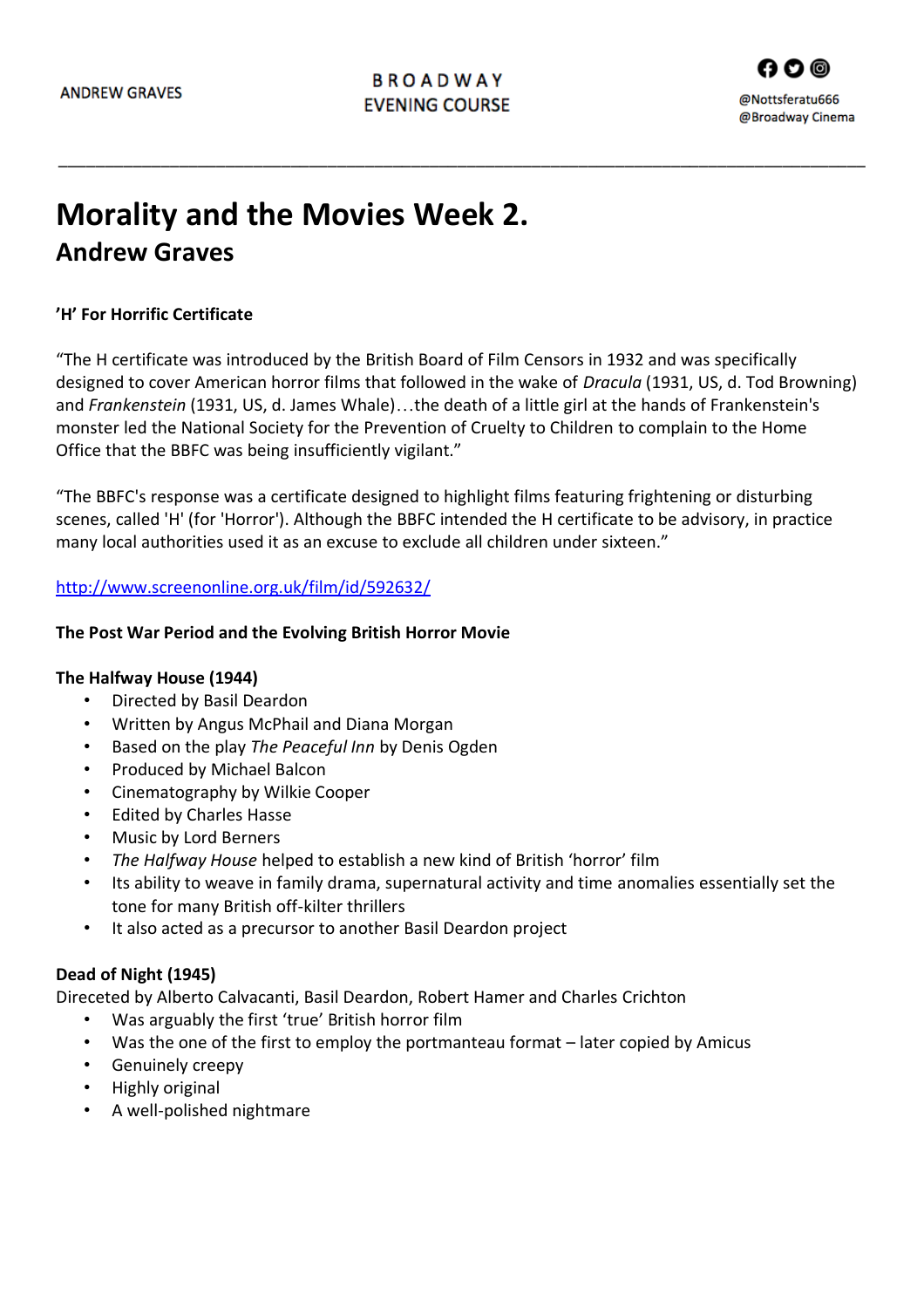\_\_\_\_\_\_\_\_\_\_\_\_\_\_\_\_\_\_\_\_\_\_\_\_\_\_\_\_\_\_\_\_\_\_\_\_\_\_\_\_\_\_\_\_\_\_\_\_\_\_\_\_\_\_\_\_\_\_\_\_\_\_\_\_\_\_\_\_\_\_\_\_\_\_\_\_\_\_\_\_\_\_\_\_\_\_\_

### **Dead of Night (1945)**

#### **Sequences**

- Hearse Driver Sequence
- Christmas Party Sequence
- Haunted Mirror Sequence
- The Golfer Story Sequence
- The Ventriloquist's Dummy Sequence
- The linking narrative gives a cyclical 'nightmarish' quality to the presentation of the story

#### **The Linking Narrative**

- Architect Walter Craig is invited to the home of Elliot Foley to discuss renovations
- When he gets there, he is convinced he has seen the guests at the house before in a recurring dream
- Several guests relate their own stories which have supernatural overtones these form the 'segments' of the narrative
- The whole film ends in a nightmare
- Walter wakes up in his bed but then the phone rings
- It's Elliot Foley inviting him over to the house…

*"The film has haunted me since I first saw it just after my 12th birthday, and with each viewing something new is revealed in the stories…Though there is universal agreement that Michael Redgrave's schizophrenic ventriloquist is the film's most compelling invention, I now value each story, both for itself and for its contribution to the cumulative impact. The merging of dreaming and reality is what becomes truly terrifying."* **- Phillip French**

*"Dead of Night is a remarkable and in some ways prophetic film…(it) is actively frightening in a way few British films have managed before or since."* **- David Pirie**

## **The Quatermass Experiment (1953)**

*"*Kneale's success with the scripting lay in his rejection of the self-imposed constraints of televisual drama, most obviously, the overt theatricality of many early BBC productions. Instead he delivered a strong, fastpaced and intelligent drama which, crucially and unusually, was created specifically for television." - **The BFI**

#### **The Quatermass Xperiment (1955)**

- The first of Hammer's monster films
- The transformation  $-$  seems to take place before our eyes  $-$  not off screen
- Phil Leakey's make-up
- Was Hammer literally 'staking' its claim in the British Film Industry

*"Perhaps the most astonishing thing about the film is how decisively the opening sequence seems to record the intrusion of Hammer into the cosy middle class domesticity of the British Cinema." -* **David Pirie**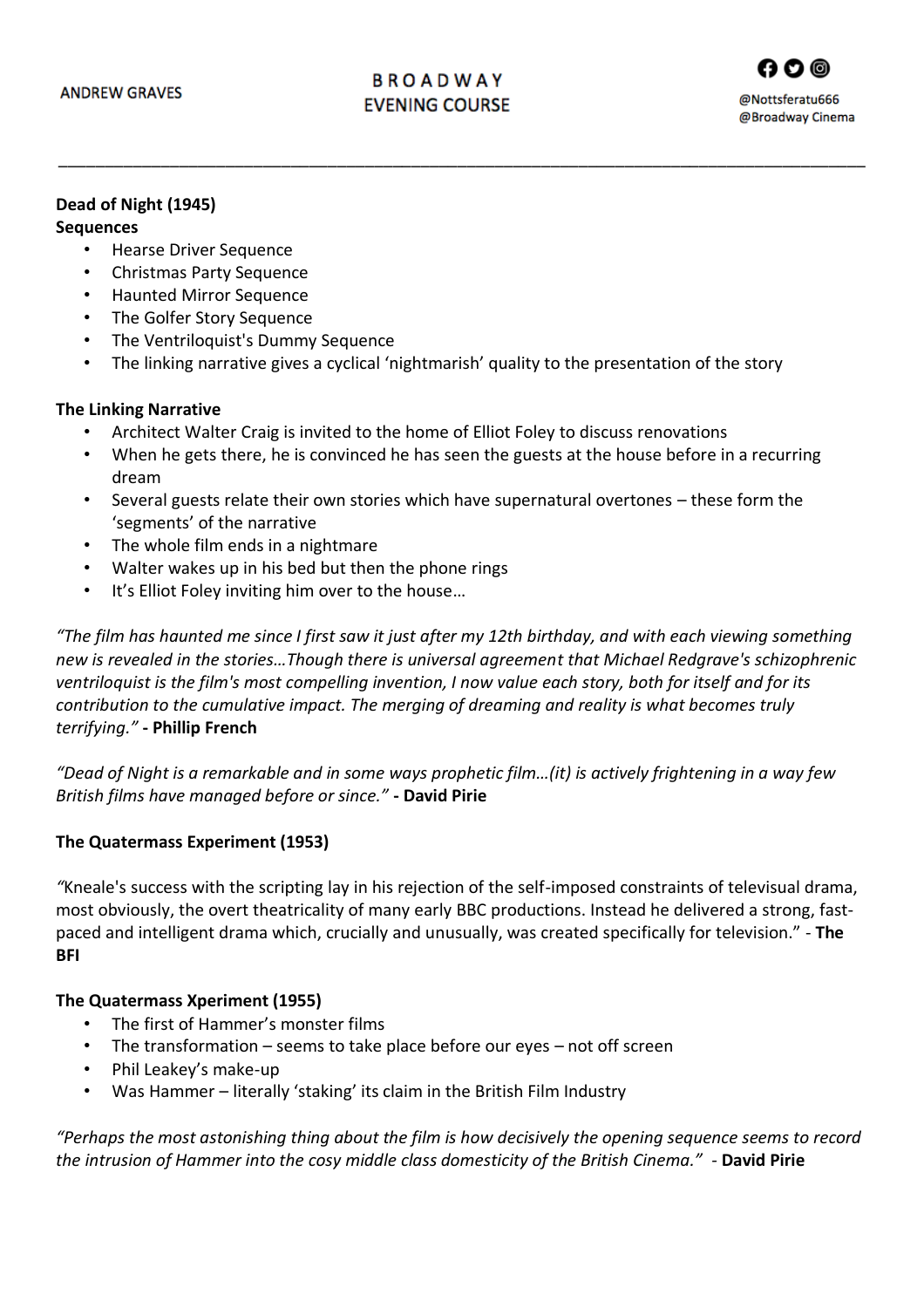# **BROADWAY EVENING COURSE**



#### **The Quatermass Xperiment (1955)**

• A simpering couple (perhaps representative of the 'coyness' embedded within most British productions) giggle and embrace

\_\_\_\_\_\_\_\_\_\_\_\_\_\_\_\_\_\_\_\_\_\_\_\_\_\_\_\_\_\_\_\_\_\_\_\_\_\_\_\_\_\_\_\_\_\_\_\_\_\_\_\_\_\_\_\_\_\_\_\_\_\_\_\_\_\_\_\_\_\_\_\_\_\_\_\_\_\_\_\_\_\_\_\_\_\_\_

- They are interrupted by a crashing/deafening noise
- They seek shelter, when the noise has gone a huge spacecraft is lodged into the countryside setting.

*"…looks less like an aircraft then some surreal prolonged phallus…It would be difficult to conceive of a more symbolic or appropriate beginning for Hammer's eruption into the British film scene in the late fifties."* **- David Pirie** 

#### **The Curse of Frankenstein (1956)**

"This is infinitely more disgusting than the first script…in fact, really evil" - **Audrey Field (BBCF)** 

#### **The BBFC and Hammer**

- After Dracula (1958) the censors had taken on and lost a battle with Hammer
- Hammer had effectively called their bluff
- The kind of films Hammer were producing were proving themselves to be a 'shot in the arm' for the British film industry
- Other studios were wanting to get in on the act

#### **Sadian Horror**

- The Sadian Horror title is usually attributed to three Anglo Amalgamated films made between 1959- 1960
- *Horrors of the Black Museum* (1959)
- *Circus of Horrors* (1959)
- *Peeping Tom* (1960)
- Aesthetically different from Hammer Productions
- Used Eastman colour, whereas Hammer used Technicolour 'gritty' cheap sensationalism. Hammer's trademark was a kind of 'lush gothic'
- Modern day settings
- Visually inspired by 1950s pornography
- Preoccupied with crimes of violence (against women)
- Voyeuristic in their approach

#### **Peeping Tom (1960)**

Directed by Michael Powell

- Dark tone
- Grainy Eastman colour
- Uses the same themes/inspirations as *Circus of Horrors/Horrors of the Black Museum*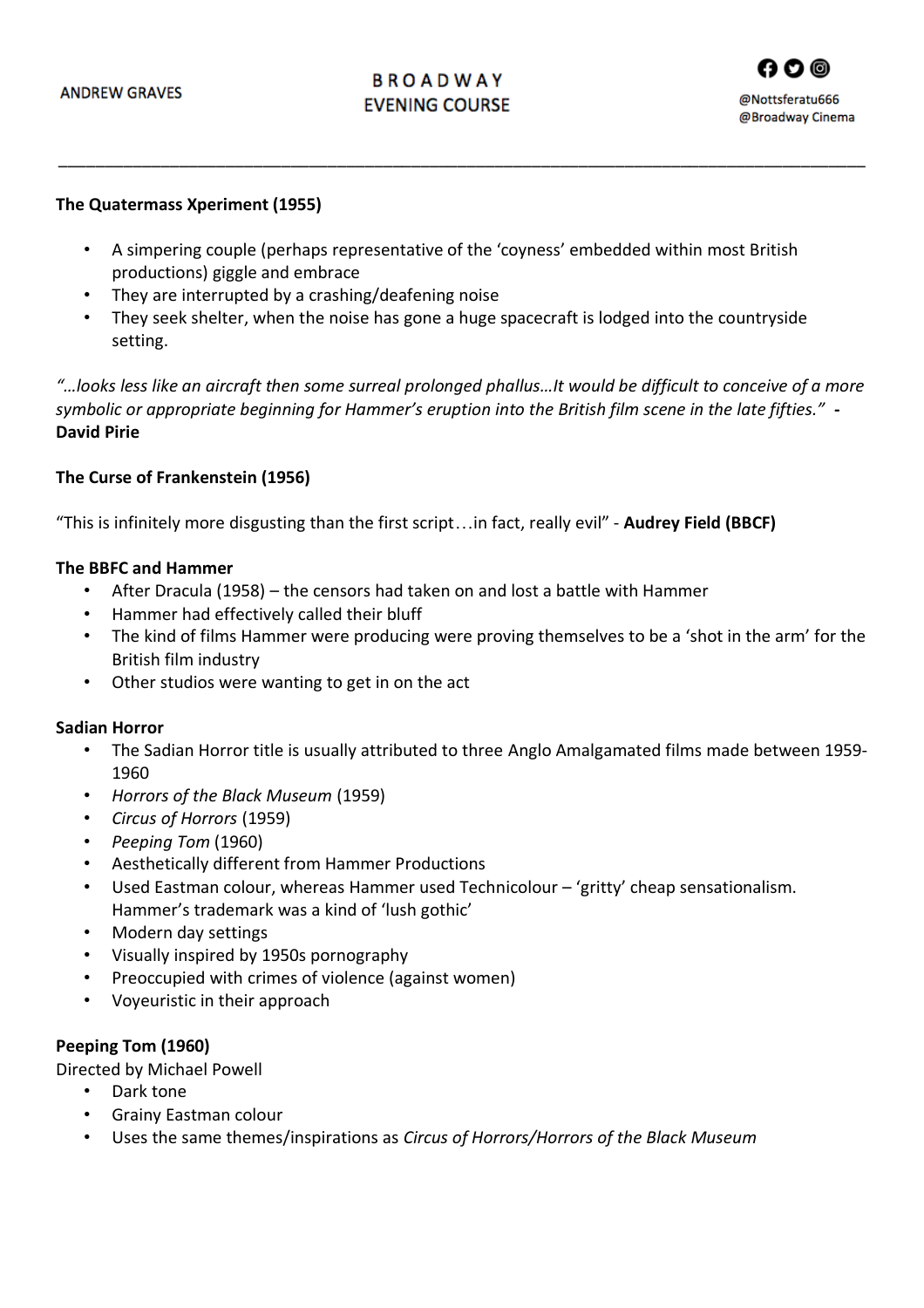# **BROADWAY EVENING COURSE**



#### **Peeping Tom (1960)**

*"The masterpiece of Anglo's Sadian trilogy is undoubtedly Powell's Peeping Tom, which fully deserves its present reputation as one of the most complex and mature films ever made in England."* - **David Pirie**

\_\_\_\_\_\_\_\_\_\_\_\_\_\_\_\_\_\_\_\_\_\_\_\_\_\_\_\_\_\_\_\_\_\_\_\_\_\_\_\_\_\_\_\_\_\_\_\_\_\_\_\_\_\_\_\_\_\_\_\_\_\_\_\_\_\_\_\_\_\_\_\_\_\_\_\_\_\_\_\_\_\_\_\_\_\_\_

*"I have always felt that Peeping Tom and [Fellini's] 8½ say everything that can be said about filmmaking, about the process of dealing with film, the objectivity and subjectivity of it and the confusion between the two. Peeping Tom shows the aggression of it, how the camera violates."* - **Martin Scorsese**

- Voyeuristic
- Disturbing
- An intelligent psychological thriller
- *Peeping Tom* amplifies this 'feeling'
- The voyeurism is pushed further
- In the opening scene, we see *through* the scene via Mark's camera
- The female victim is a prostitute this is made absolutely clear not hinted at as in *Horrors of the Black Museum*
- The camera shots
- The clicking of the camera
- These shots are 16mm
- The film, this scene in particular, is Brechtian in style
- We are never allowed to forget that this is a film
- The film is not just a horror film, the film is a film about the 'experience' of watching a horror film
- Mark Lewis a camera man and part time film maker
- He is the ultimate 'voyeuristic' killer
- His mission is to make the world's best film the fact that it's a snuff movie, is irrelevant to him
- Looks at the 'results' of an abusive childhood upbringing
- It's a psychological thriller
- It makes us 'feel' empathy for the murderer this adds a disturbing layer

#### **Reaction**

• **Critics hated the subject matter** 

*"It's a long time since a film disgusted me as much as Peeping Tom."* **- Caroline Lejeune**

*"Essentially vicious".* **- Dillis Powell**

#### **Censorship and the Anglo Horrors**

- John Trevelyan was under increasing pressure
- It might have been okay to supress the unpopular but he couldn't afford to fly in the face of a successful industry
- Trevelyan was cautioning his examiners that if they were too hard on the industry, there would be consequences